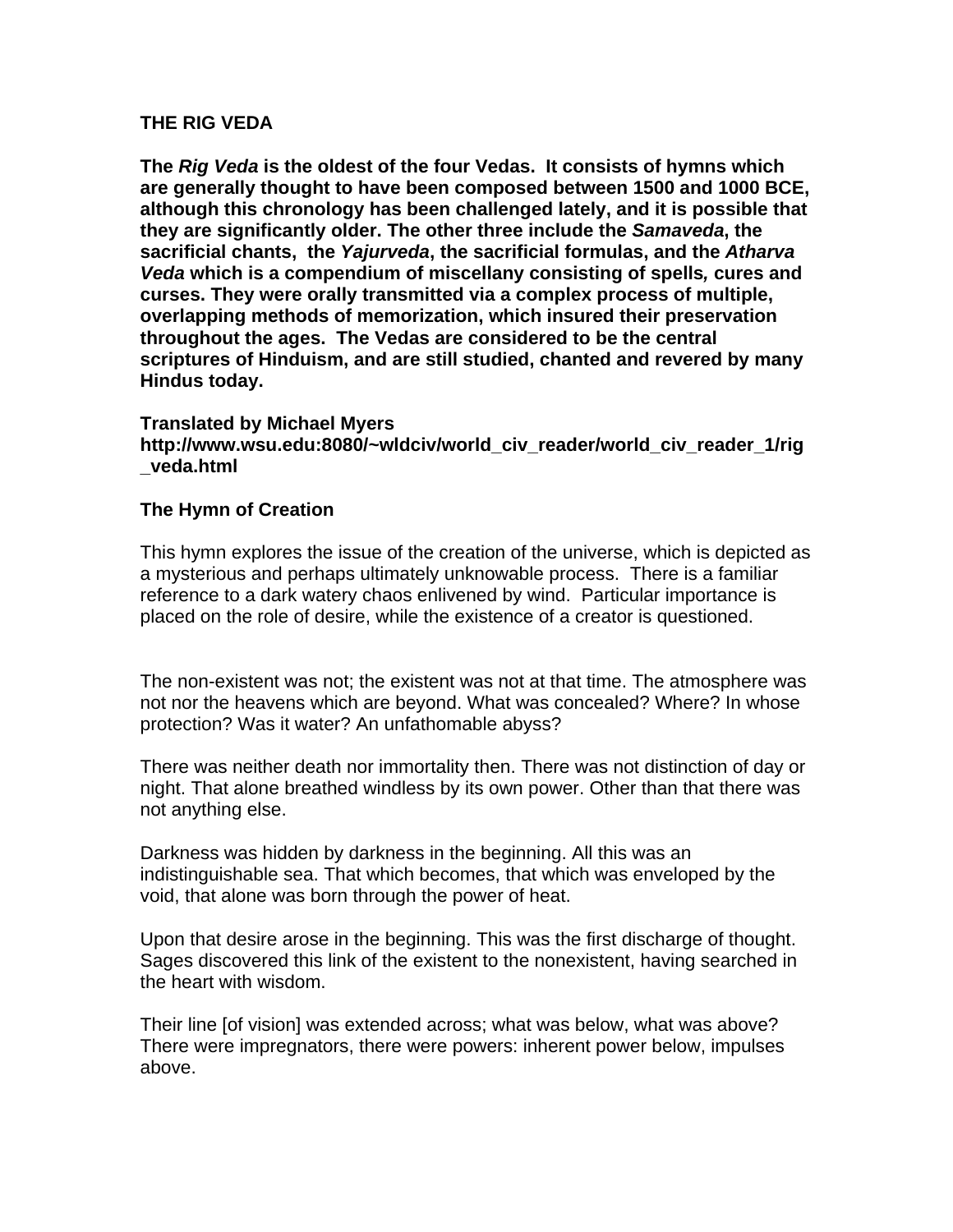Who knows truly? Who here will declare whence it arose, whence this creation? The gods are subsequent to the creation of this. Who, then, knows whence it has come into being?

Whence this creation has come into being; whether it was made or not; he in the highest heaven is its surveyor. Surely he knows, or perhaps he knows not.

# **To Agni (Fire)**

Agni is both fire and the god of fire, and he became one of the most central deities of the Vedic sacrificial cult, for it was he who transmitted the offerings to the heavens. His role was that of a mediator between the sacred and the mundane. As such he was often compared to the brahmins, the human priests who played a similar mediating role in ancient Indian society, and this comparision is made in this poem.

I call upon Agni, the one placed in front, the divine priest of the sacrifice, the invoker, the best bestower of gifts.

Agni is worthy of being called upon by seers past and present: may he bring the gods here!

Through Agni may one obtain wealth and prosperity day by day, splendid and abounding in heroic sons.

O Agni, the sacrifice and work of the sacrifice, which you encompass on all sides--that alone goes to the gods.

May Agni, the invoker who has the powers of a sage, true and most brilliant in glory, come here, a god with the gods!

Whatsoever favor you wish to do for a worshipper, Agni, that favor of yours surely comes true, O Angiras [member of a priestly family].

O Agni, you who gleam in the darkness, to you we come day by day, with devotion and bearing homage; to you, ruler of the sacrifices, keeper of the Rta [cosmic law], brightly shining, growing in your abode.

So, be of easy access to us, Agni, as a father to his son. Abide with us for our well-being.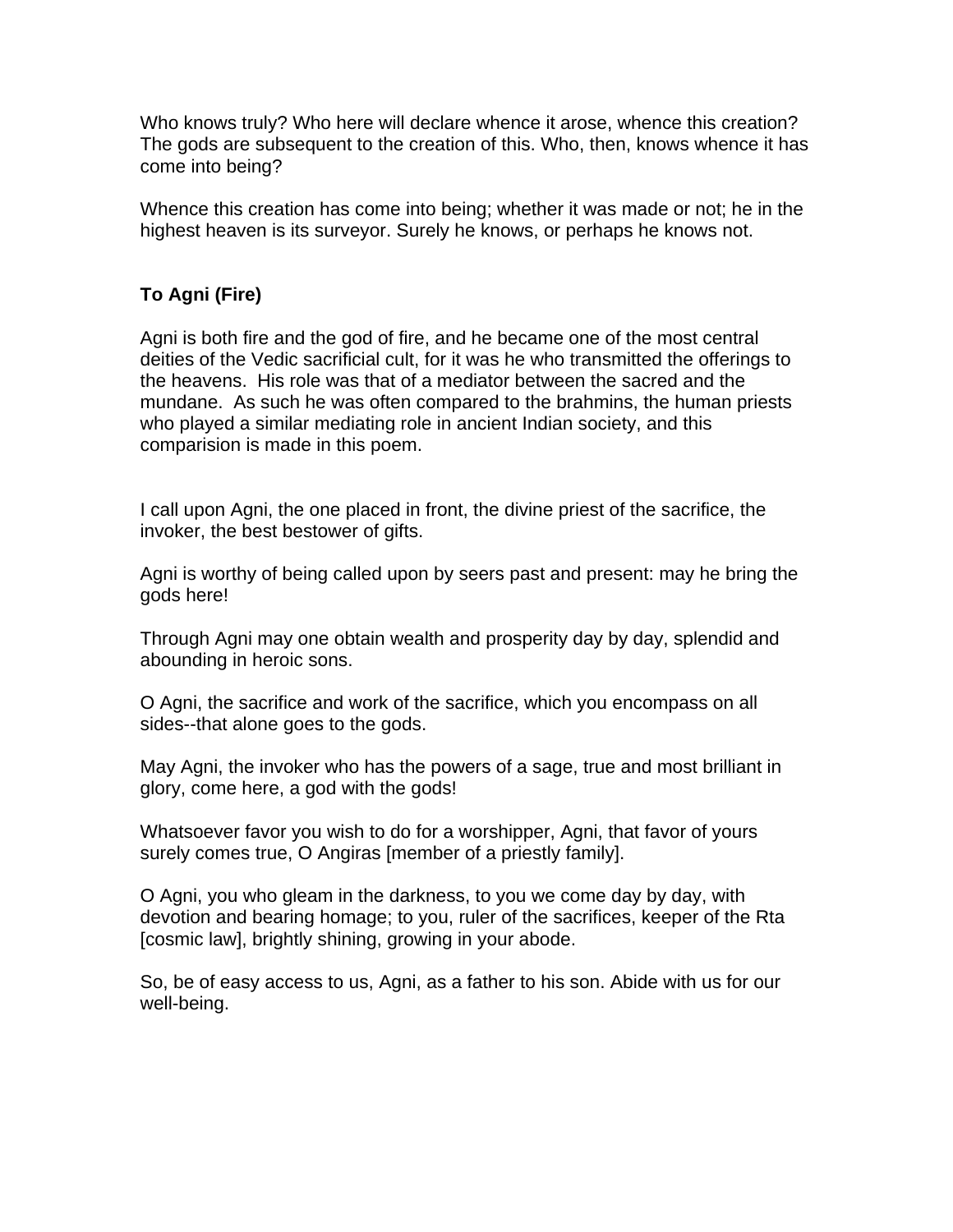# **To Indra**

Indra was the chief of the heavenly gods, and is depicted first and foremost as a warrior wielding the terrible thunderbolt, and is akin to the Greek God Zeus. He was considered as well to be the paradigm for the kshatriya (warrior) class, who were to use their strength and wealth to protect and support the brahmins.

The one who is first and possessed of wisdom when born; the god who strove to protect the gods with strength; the one before whose force the two worlds were afraid because of the greatness of his virility: he, O people, is Indra.

The one who made firm the quaking earth; the one who made fast the shaken mountains; the one who measured out wide the atmosphere; the one who propped up heaven: he, O people, is Indra.

The one who, having killed the serpent, released the seven rivers; the one who drove out the cows by opening Vala [a cattle pen] the one who generates fire between two rocks, victor in battles: he, O people, is Indra.

The one by whom all things here were made moving; the one who put in hiding the lowly Dasa color; the one who, like a gambler who has won the stake, has taken the enemy's possessions: he, O people, is Indra.

The one who is the terrible one, about whom they ask "Where is he?" and they say of him, "He is not!" He diminished the enemy's possessions like stakes [at a game]. Put your faith in him: he, O people, is Indra.

The one who is the impeller of the weary, of the weak, of the Brahman seeking aid, the singer; the one with goodly mustaches who is the helper of him who works the stones, who has pressed the Soma (2): he, O people, is Indra.

The one in whose control are horses, cows, villages, all chariots; the one who has caused to be born the sun, the dawn; the one who is the waters' leader: he, O people, is Indra.

The one whom the two lines of battle, coming together, call upon separately, the nearer and the farther, both foes; even the two who have mounted the same chariot call upon him individually: he, O people, is Indra.

The one without whom people do not conquer; the one to whom, when fighting, they call for help; the one who is a match for everyone; the one who shakes the unshakable: he, O people, is Indra.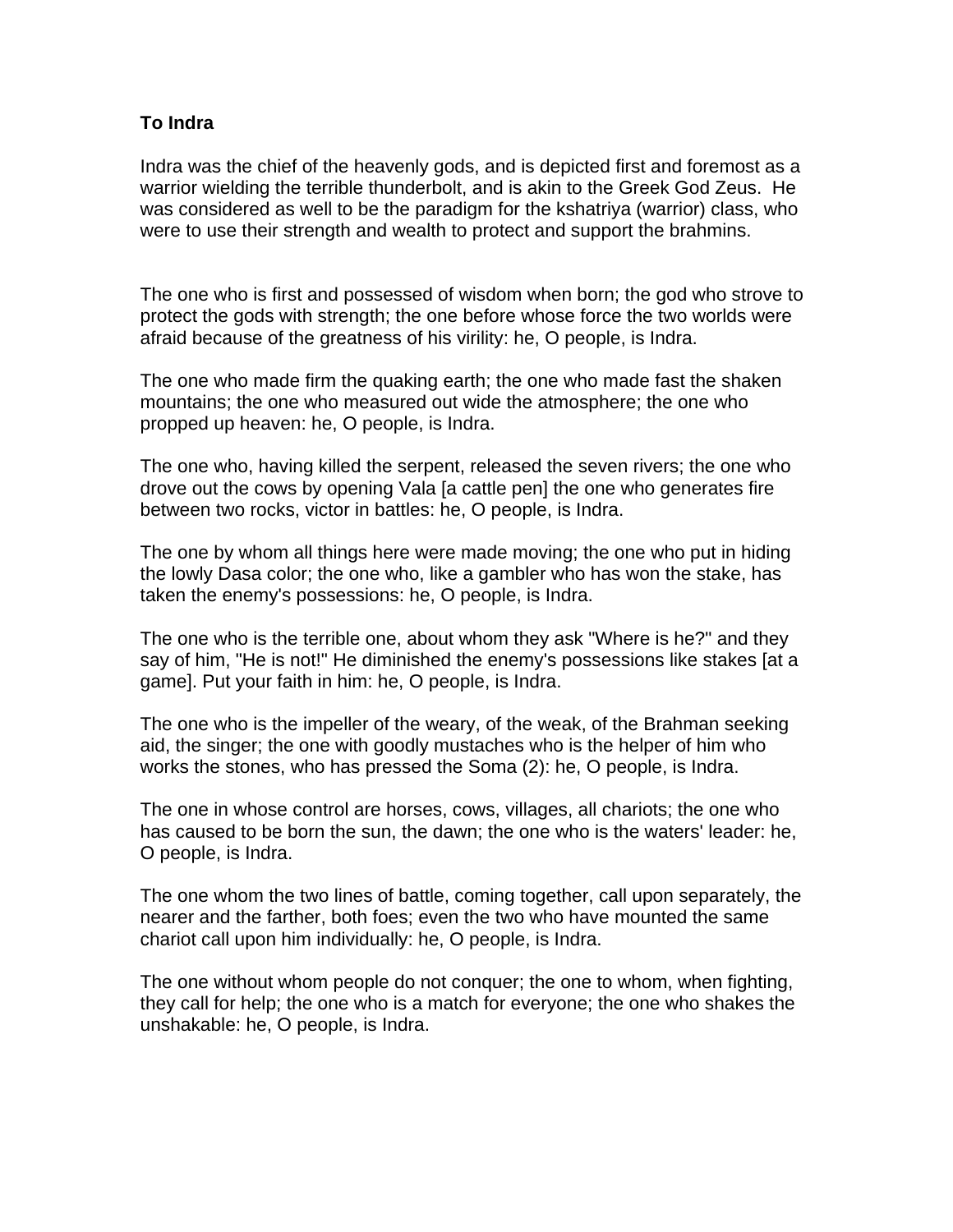# **Hymn of Purusa, the Cosmic Person**

This very important hymn is usually considered to be one of the latest of the Rig Vedic hymns. It relates the creation of the world out of the sacrifice of *purusa,* the cosmic person. *Purusa* literally means person in Sanskrit. As the cosmic person we see both elements of the cosmos and the social hierarchy mapped onto the human body. This hierarchy consisted of four *varnas* or castes, which are: (1) the *brahmin*s, the priestly class; (2) the *kshatriya,* the warrior and ruling class; (3) the *vaishya,* the merchant and farmer class; and the *shudra,* or servant class.

Thousand-headed is Purusa, thousand-eyed, thousand-footed. Having covered the earth on all sides, he stood above it the width of ten fingers.

Only Purusa is all this, that which has been and that which is to be. He is the lord of the immortals, who grow by means of [ritual] food.

Such is his greatness, yet more than this is Purusa. One-quarter of him is all beings; three- quarters of him is the immortal in heaven.

Three-quarters of Purusa went upward, one-quarter of him remained here. From this [one-quarter] he spread in all directions into what eats and what does not eat.

From him the shining one was born, from the shining one was born Purusa. When born he extended beyond the earth, behind as well as in front.

When the gods performed a sacrifice with the offering Purusa, spring was its clarified butter, summer the kindling, autumn the oblation.

It was Purusa, born in the beginning, which they sprinkled on the sacred grass as a sacrifice. With him the gods sacrificed, the demi-gods, and the seers.

From that sacrifice completely offered, the clotted butter was brought together. It made the beasts of the air, the forest and the village.

From that sacrifice completely offered, the mantras [Rig Veda] and the songs [Samaveda] were born. The meters were born from it. The sacrificial formulae [Yajurveda] were born from it.

From it the horses were born and all that have cutting teeth in both jaws. The cows were born from it, also. From it were born goats and sheep.

When they divided Purusa, how many ways did they apportion him? What was his mouth? What were his arms? What were his thighs, his feet declared to be?